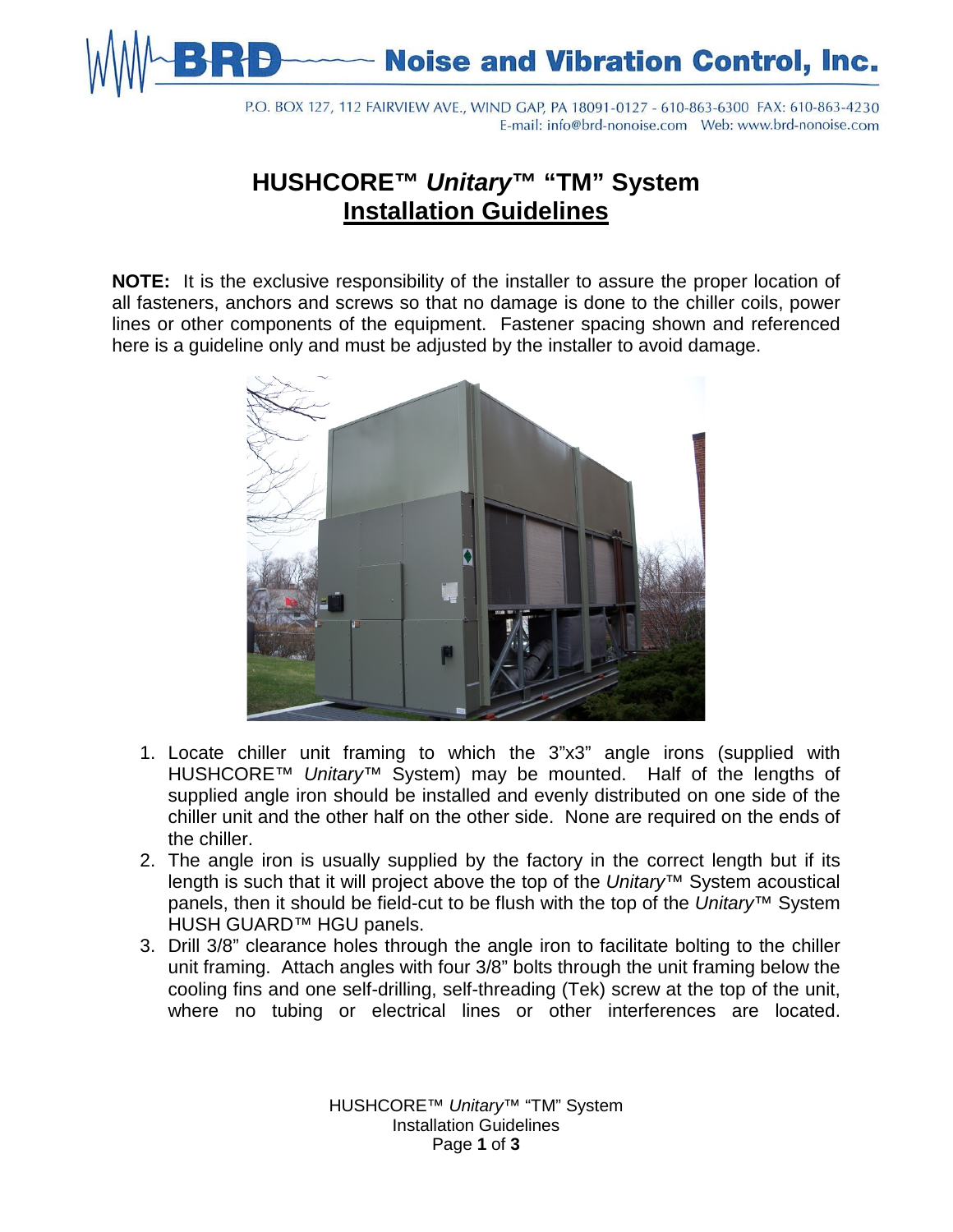- 4. Cut base channel and cap channel (same material) to length for attachment to perimeter of chiller top as per general layout drawing that shows the inside and outside overall dimensions of the plenum footprint. The *Unitary*™ System acoustic end panels will generally correlate to the full width of the chiller and the side panels will abut to the inside of the end panels, so verify lengths of panels in order to properly locate channel placement.
- 5. Attach base channel using Tek screws where no tubing or electrical lines or other interferences are located.
- 6. Mount panels in base channel, using H-joiners between adjoining side panels, corner flashing (inside and outside) on the ends, and cap channel on the top. (Corner flashing will have to be cut to length in the field.)
- 7. Secure panels to channel, H-joiner, and flashing using Tek screws on 2' centers and secure panels to angle iron using Tek screws on 1' centers.
- 8. Typical details are shown on attached drawing BRD020116A. Refer to project specific drawings where applicable.